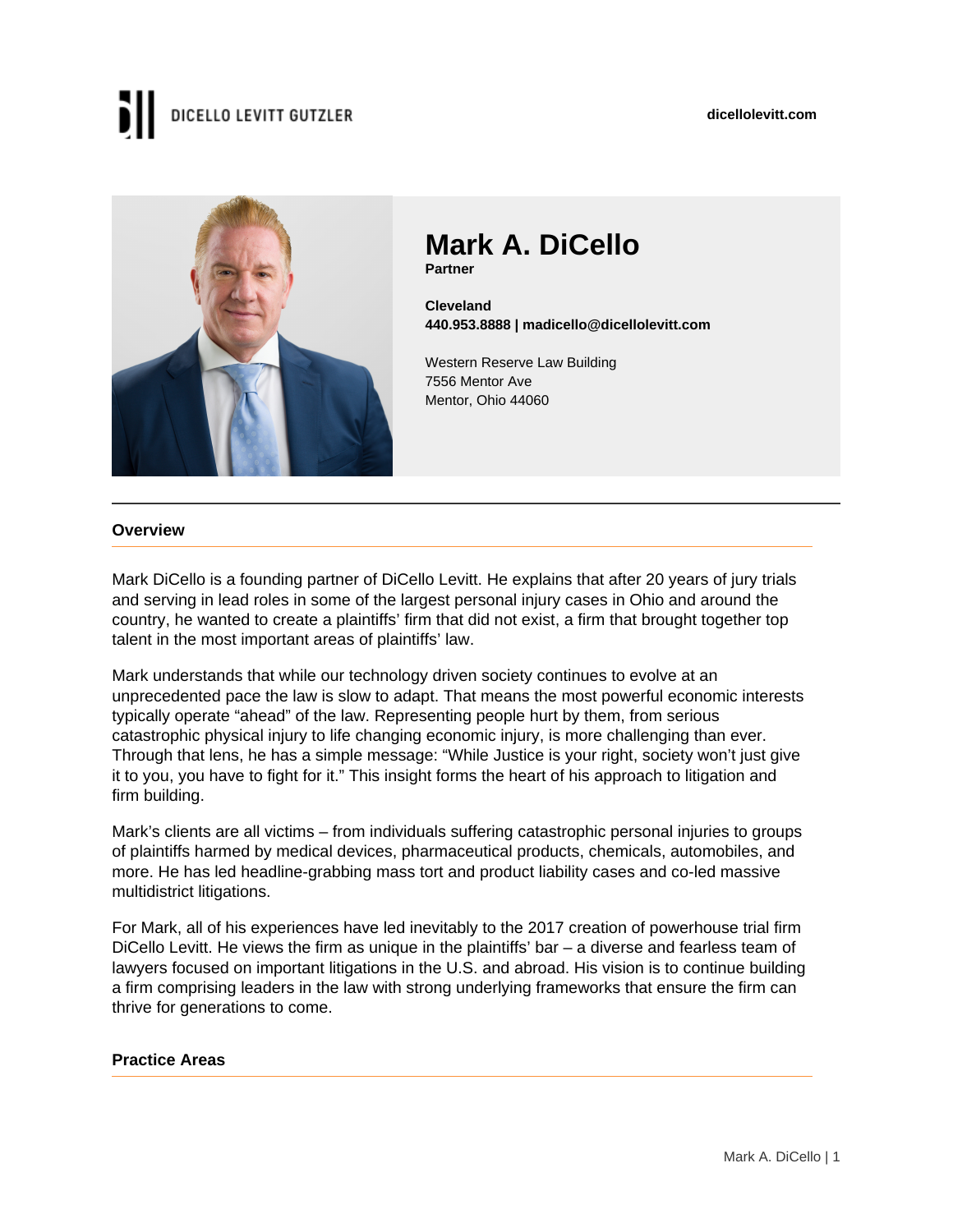### DICELLO LEVITT GUTZLER

AGRICULTURE AND BIOTECHNOLOGY

CIVIL AND HUMAN RIGHTS LITIGATION

LABOR AND EMPLOYMENT LITIGATION

PERSONAL INJURY

PRODUCT LIABILITY

WHISTLEBLOWER, QUI TAM, AND FALSE CLAIMS ACT

#### **Education**

Cleveland-Marshall College of Law, J.D.

University of Dayton, B.A.

#### **Representative Matters**

#### **Notable Representations**

In Re: Stryker LFit V40 Femoral Head Products Liability Litigation MDL-2768 June 30, 2017, Appointed to Plaintiff's Steering Committee

○ National Multidistrict Litigation over alleged defects in Stryker Howmedica's recalled LFIT V40 Femoral Head

Timothy Bruck, Executor v. Gary McClintick and Mentor Board of Education, 15CV000701 February 13, 2017, Jury Verdict, \$1,267,500.00

o Mentor Board of Education School Bus Driver crashed into the vehicle driven by Jessica "Toby" Cribbs. Compensatory and Punitive Damages Awarded. The bus driver was not cited and claimed that he had the green light when he went through an intersection striking Ms. Cribbs' vehicle.

Arnold Black v. Detective Randy Hicks, Officer Jonathan O'Leary, Chief Ralph Spotts and City of East Cleveland, No. CV-14-826010

May 31, 2016, Jury Verdict, \$22,000,000.00

 $\circ$  Mr. Black was stopped because of a mistaken identity and beaten and kept in a storage locker for days by police. The detective in the case testified that his department supported the mistreatment of Mr. Black.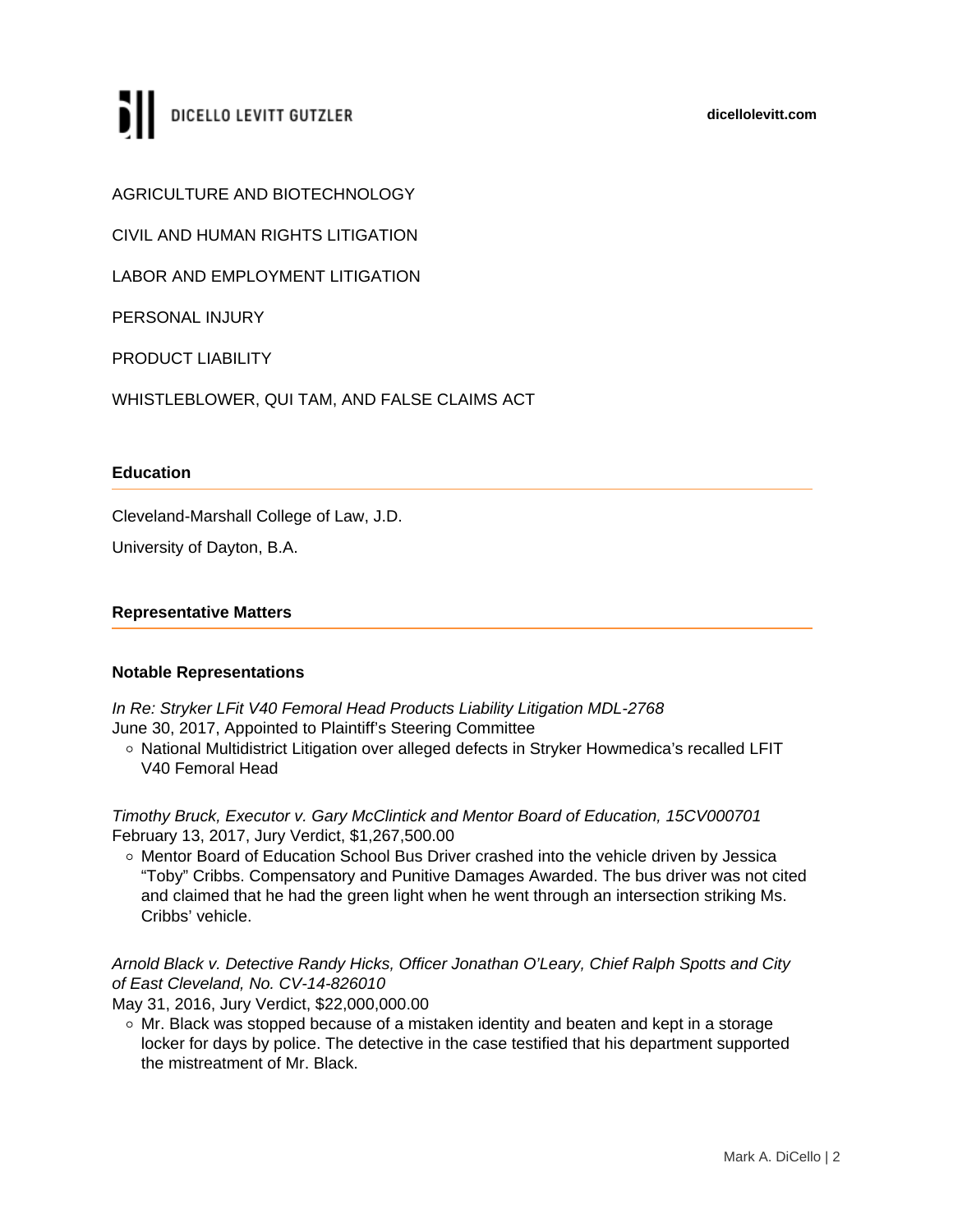### DICELLO LEVITT GUTZLER

In Re Stryker Rejuvenate & ABG II Hip Implant Litigation MCL-296 Settlements: \$2,100,000,000.00+

March 19, 2013, Appointed to the Science Committee

 $\circ$  Multi-County Litigation in New Jersey on behalf of the nation's Plaintiffs alleging injury by Stryker Howmedica's Recalled Stryker Rejuvenate & ABG II Hip Implants.

In Re: Propecia (Finasteride) Product Liability Litigation MDL-2331

June 22, 2012, Appointed to Plaintiff's Steering Committee

 $\circ$  Multi-District Litigation alleging that Propecia, Merck's prescription drug for male pattern baldness, causes permanent sexual dysfunction in men.

In Re: Mentor Co. Obtape Transobturator Sling Products Liability Litigation MDL-2004 September 21, 2011, Appointed Co-Lead Counsel

o Multi-District Litigation alleging defects in Mentor Corp's Transobturator Sling that was used to treat stress urinary incontinence in women.

#### **Awards & Honors**

500 Leading Plaintiff Consumer Lawyers, **Lawdragon** (2022)

Trial Lawyer of the Year, **Public Justice** (2021)

Litigation Star – Product Liability and Personal Injury – Ohio, **Benchmark Litigation** (2021- 2022)

Crisis Management Trailblazer, **The National Law Journal** (2020)

Elite Boutique Trailblazer, **The National Law Journal** (2018)

**Ohio Super Lawyers** (listed annually since 2016)

"AV" Preeminent Attorney, **Martindale-Hubbell**

#### **Publications & Presentations**

"Cutting Edge Depo Techniques: What Needs to be Heard," 360 Advocacy, Damages Conference: Go Big or Go Home, Co-Chair (2017)

"Making the 'Sudden and Unexpected' Medical Emergency Predictable and Foreseeable," 360 Advocacy, Trucking Conference: A New Look at How to Win Trucking Cases, Co-Chair (2017)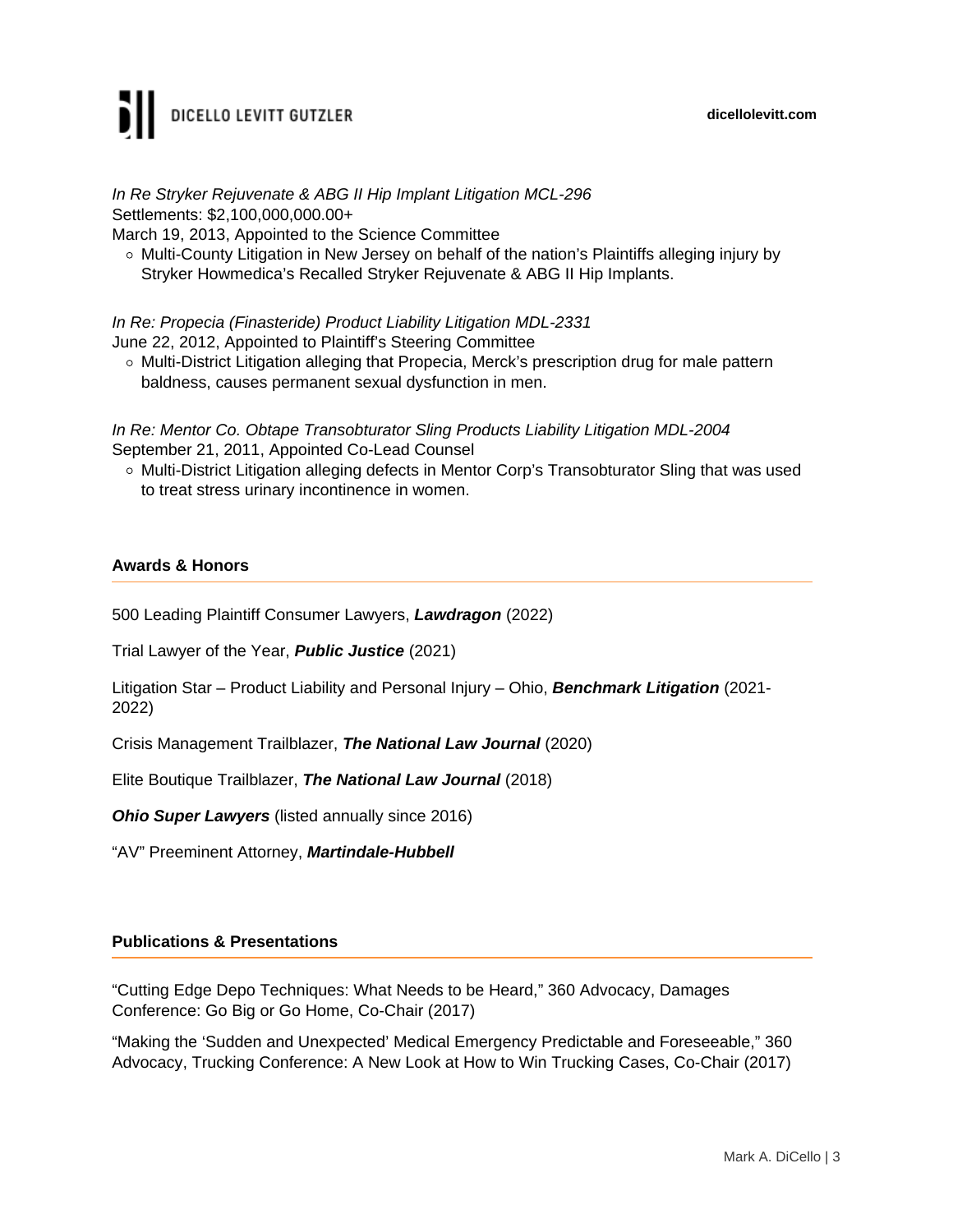# DICELLO LEVITT GUTZLER

"Look at the Science to Drive the Monster Verdicts," 360 Advocacy, Damages Conference: Go Big or Go Home, Co-Chair (2016)

"Views from Leadership: How to Utilize Lead Counsel in a Mass Tort Case," Ohio Association for Justice Summer Conference (2016)

"Story Structure," 360 Advocacy, Damages Conference: Go Big or Go Home, Co-Chair (2015)

"Voir Dire," 360 Advocacy, Trial Lawyer MMA: Combining the Disciplines, Co-Chair (2014)

"Make No Small Plans: Damage Modeling in the Mega Case," 360 Advocacy, Damages Conference: Go Big or Go Home, Co-Chair (2014)

"Mass Torts: You Have the Case, Now What? Marketing, Intake and Beyond," Ohio Association for Justice Winter Conference (2013)

"Witnesses Tell the Story Better than Any Lawyer: Learn How to Develop All Witnesses to Find the Theme and Tell the Story," 360 Advocacy, Trial Skills Retreat: Empowering Witnesses (2013)

"Trial as Theatre, not a Movie: Understanding Where the Witnesses Belong on the Stage and What They Add to the Production," 360 Advocacy, Trial Skills Retreat: Empowering Witnesses (2013)

"Developing Trial Strategies and Approaches," Law Seminars International: Litigating Class Actions (2013)

"Take your Damages from Good to Great by Maximizing all Witnesses' Credibility and Effectiveness: A Hands-On Workshop," 360 Advocacy, Damages Conference: Go Big or Go Home, Co-Chair (2013)

"Stryker Rejuvenate ABG II Hip Implant Litigation Update," American Association for Justice: Winter Convention (2013)

"How Trial Consultants and Focus Groups Can Improve Your Results in Voir Dire," 360 Advocacy, Trial Skills Retreat: Voir Dire (2012)

"I Don't Know Who are the Best Jurors for my Case – Workshopping Attendee Case Issues to Help Find the "Right Jurors," 360 Advocacy, Trial Skills Retreat: Voir Dire (2012)

"Applying What You Have Learned," 360 Advocacy, Trial Skills Retreat: Opening and Closing Arguments (2012)

"Trial Lawyers and Class Actions — Protecting Consumers and Elevating Your Practice," National Trial Lawyers: Winter Summit (2012)

"Using Focus Groups to Develop Case Themes and Litigation Strategies," 360 Advocacy, The Trial Skills Retreat (2011)

Conference Co-Chair, 360 Advocacy, Medical School for Plaintiff Lawyers (2011)

Conference Co-Chair, 360 Advocacy, DePuy Hip Recall Seminar (2011)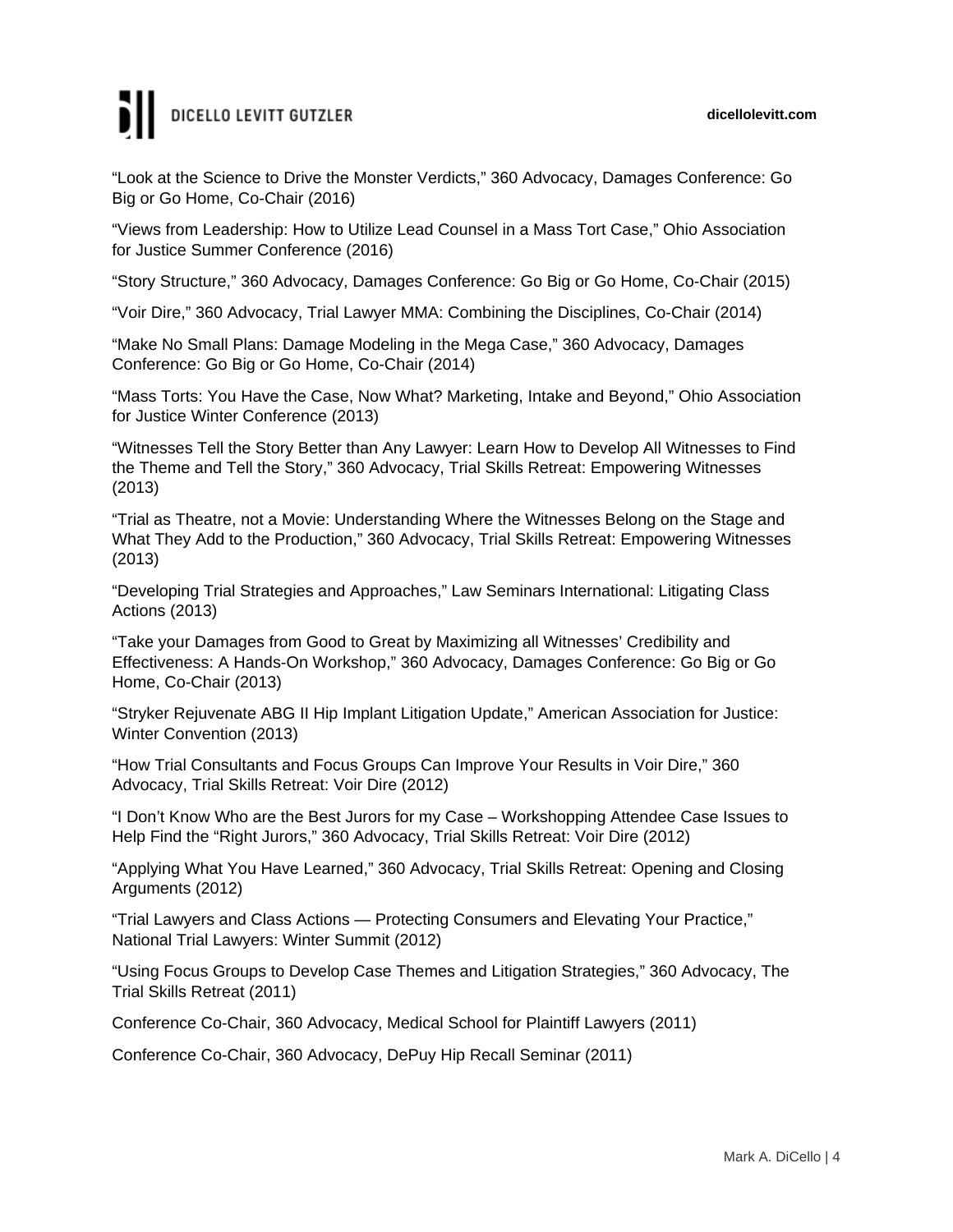# DICELLO LEVITT GUTZLER

"Words in Action in The Courtroom (and in Discovery) "Understanding the Importance of Particular Words and Phrases: How the Use or Nonuse of These Can Dramatically Affect Persuasion," 360 Advocacy, Trial Toolbox: Building a Winning Case (2010)

"How to effectively use mock trials, focus groups and pre-trial preparation," Mass Torts Made Perfect: Torts Made Perfect (2010)

#### **Admissions & Memberships**

#### **Bar Admissions**

Illinois New Jersey New York Ohio Pennsylvania

#### **Court Admissions**

- U.S. District Court, District of Colorado
- U.S. District Court, Central District of Illinois
- U.S. District Court, Northern District of Illinois
- U.S. District Court, Southern District of Illinois
- U.S. District Court, Eastern District of Missouri
- U.S. District Court, District of Nebraska
- U.S. District Court, District of New Mexico
- U.S. District Court, Southern District of New York
- U.S. District Court, Northern District of Ohio
- U.S. District Court, Southern District of Ohio
- U.S. Court of Appeals, Second Circuit
- U.S. Court of Appeals, Sixth Circuit
- U.S. Court of Appeals, Seventh Circuit
- U.S. Court of Appeals, Eighth Circuit
- U.S. Court of Appeals, Ninth Circuit